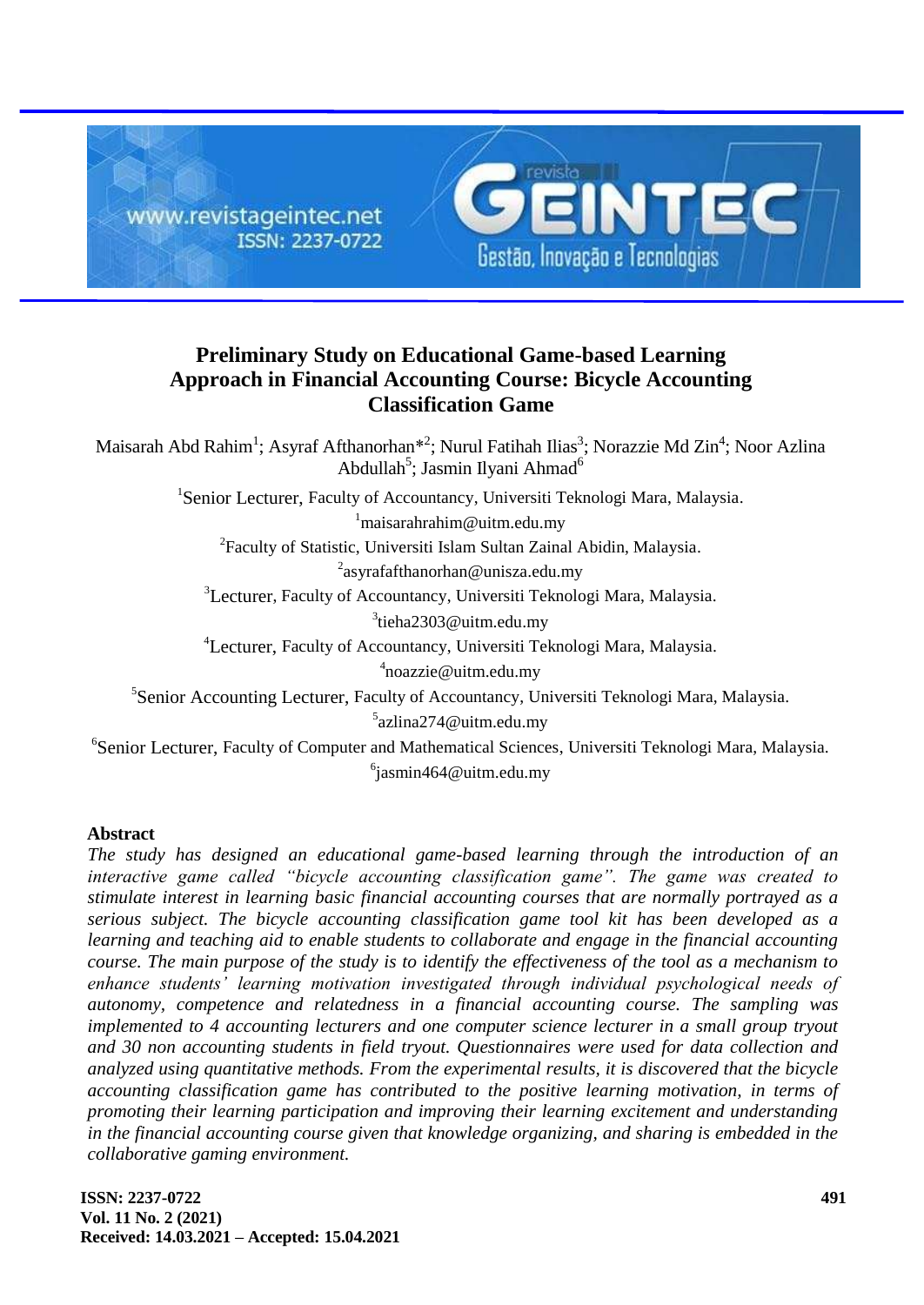**Key-words:** Educational Game-based Learning, Learning Motivation, Accounting Education, Financial Accounting Course, Malaysia.

#### **1. Introduction**

Game basically is a tool that can engage and motivate users. Usually, games are used for entertainment purposes. It is an interactive application, thus so powerful to attract users especially children and teenagers. In spite of that, games nowadays are used in many areas, especially education. Due to rapid technological advancement and emergence of gaming applications nowadays, game-based learning has been embedded into the educational process throughout the world. The main purpose of the game-based learning is it will act as a tool for students to remain engaged with the materials and assignments (Bovermann, Weidlich, & Bastiaens, 2018). Moreover, the game-based can enhance the student's interest and enthusiasm for learning, thus they are attracted and motivated to learn the subject (Sari et al., 2019). Hence, it is easy for them not only to memorize facts and formulas but also to grab the skills and techniques required for the subject.

Currently, the digital or web-based games have highly assisted in the learning process (Vlachopoulos and Makri, 2017) as the term used is gamification which can be defined as using elements of gaming in the non-gaming arena to encourage desired behaviour (Deterding, 2011). On top of that, evidence also portrayed that, vast number of new websites, services, blogs and social networking platforms have been developed and still growing to emerge with the invention of Web 2.0 technology (Kayımbaşıoğlu et al., 2016). Thus, teachers, lecturers, tutors or instructors of the educational centres are highly required to integrate the usage of gamification in their classes so that the learning style applied is not obsolete. Instead of old-fashioned classroom style, adopting gamification as part of the learning process will ensure the teaching and learning process become up to date and full of excitement.

Therefore, this study has developed a bicycle accounting classification game tool kit to facilitate students in understanding and applying the accounting classification topic in the basic accounting course in secondary school and university. The study is also intended to examine the effectiveness of using the bicycle accounting game tool kit in facilitating the students to comprehend and organize the subject matter. Moreover, the aim of the study is to identify the effectiveness of the tool as a mechanism to enhance students" learning motivation investigated through individual psychological needs of autonomy, competence and relatedness.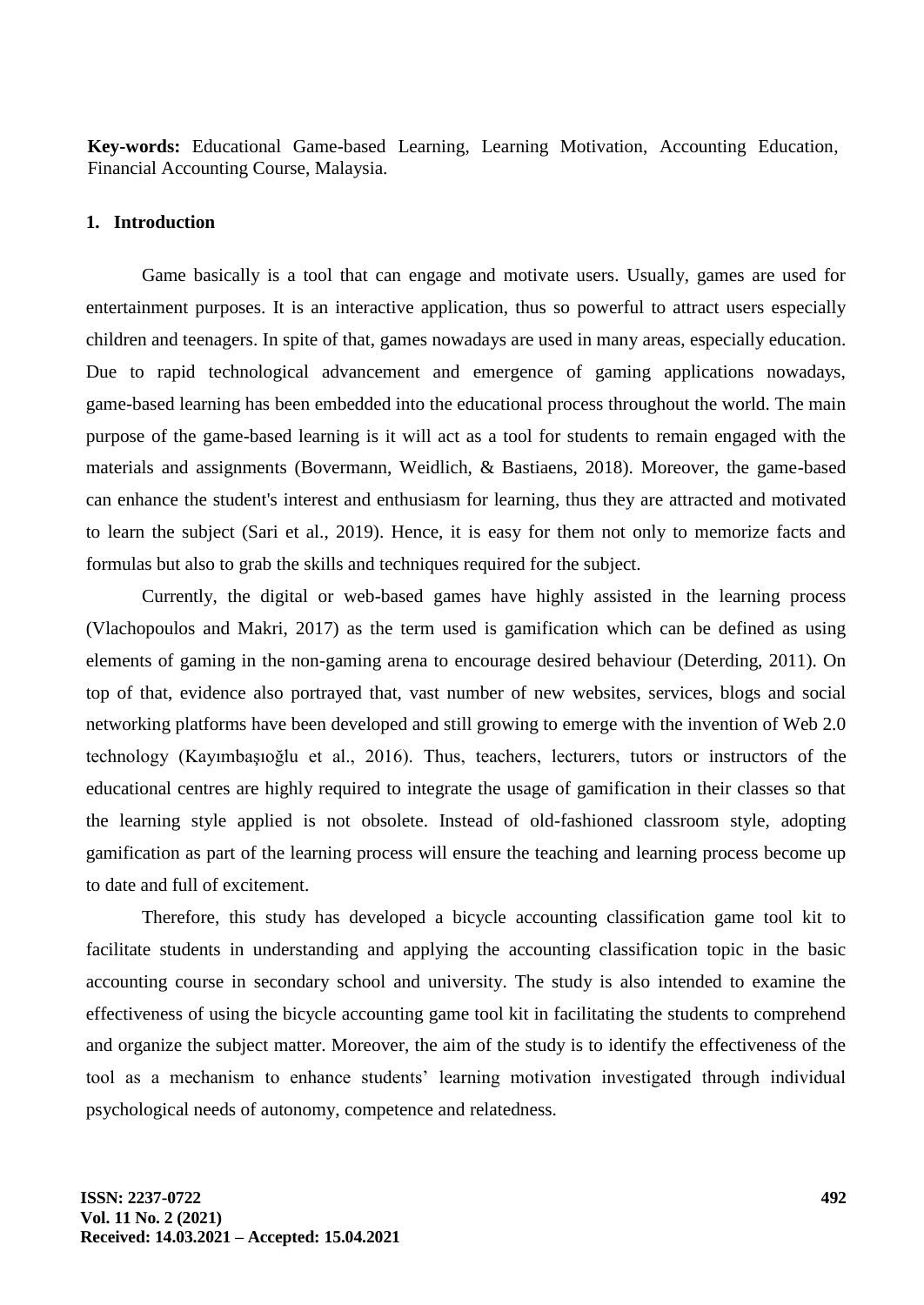### **2. Literature Review**

#### **Learning Motivation Using Game-based Learning in Financial Accounting Course**

The main purpose of embedding game-based models in teaching and learning into the basic financial accounting course is to enhance the learning motivation, excitement and achievement in the learning process. Since the course is the fundamental subject, most of the students have no accounting knowledge. Therefore, it is very important to ensure the students are well-motivated to focus, learn and understand the subject matter. It is also important to promote excitement in the learning process as well as ensuring academic achievement. Research done by Gupta et al. (2006) found that the use of crossword puzzle games in an introductory accounting subject increases students" interest, motivation and participation in the subject matter. While, Seow and Wong (2016) developed the first mobile gaming app for accounting known as Accounting Challenge (ACE) and the students have given responses that ACE enabled them to learn accounting in a fun way and assisted them to better learn accounting courses.

According to Bovermann and Bastiaens (2020), gamification in education relates to motivational learning behavior or engagement in activities. The Self Determination Theory (SDT) is among the theories related to human motivation and personality as proposed by Deci and Ryan (1985). It is a formal theory that defines intrinsic and varied extrinsic sources of motivation (Ryan and Deci, 2020). Intrinsic factors focus on individuals such as attitude, goal and emotions, while extrinsic motivation rests in circumstances outside the learning process (Law et al., 2010). As summarized by Bovermann and Bastiaens (2020), the SDT posits that human motivation has three essential psychological needs known as autonomy, which refers to the need for freedom; competence refers to desire to gain proficiency; and relatedness, which is the need to be connected to others. Sán chez-Oliva et al. (2020) further explained the need for autonomy as having control over individual own behaviour; the need for competence as a feeling of being successful; the need for relatedness as a feeling of belongings. They also discovered that students with highly satisfied psychological needs of autonomy, competence and relatedness are less likely to feel demotivated and hence more likely to engage in physical education in school. Legault (2017) described that SDT also deals with critical impact of the social and cultural elements in assisting individual"s physical needs, self-direction, performance and well-being. It also indicates that humans are involved in dynamic interaction with the social world for their own satisfaction and responding to circumstances (Legault, 2017). Thus,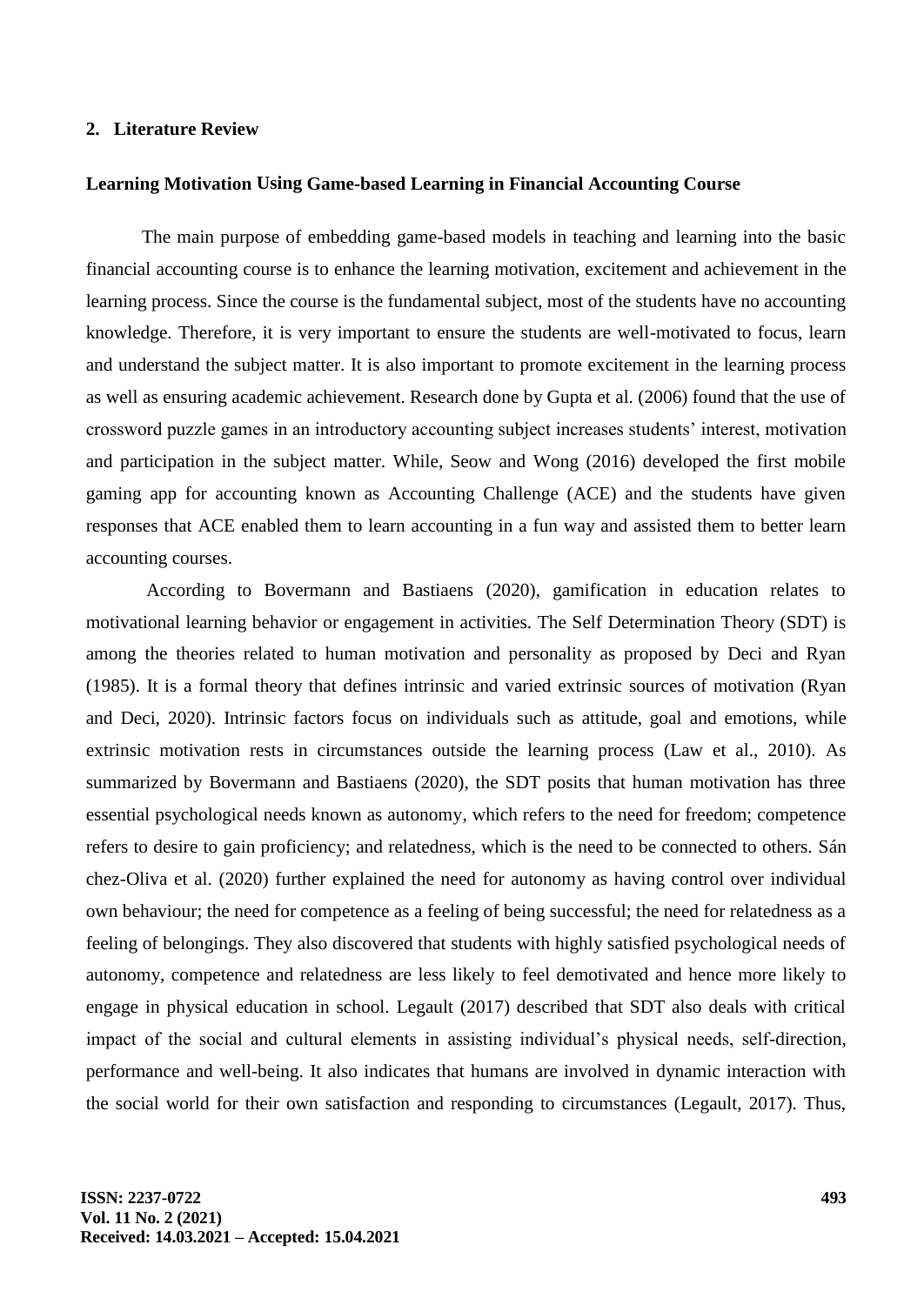this theory of SDT which is represented by psychological needs of autonomy, competence and relatedness has become a basis of this research.

A study by Skinner et al. (2008) using motivational development to investigate behavioural and emotional engagement of school students revealed that autonomy is the highest factor of changes in emotional engagement. It somehow shows that game-based learning allows the students to have autonomy or freedom of choosing time, place and with whom to conduct their study. When individuals are involved in an activity because they think it is exciting, they are doing it with full desire (Gagne and Deci, 2005). While students with high level of competency were likely to improve their effort in class and had moderately increased interest in the learning activities (Skinner et al., 2008). Finally, the study also indicated that relatedness has acted as a central role, where students with good relationships with their teachers show more effort and enjoyment in the learning process (Skinner et al., 2008). In addition, research by Lan and Hew (2020) also found that the components of SDT (autonomy, relatedness, competence) are significantly related to the components of engagement (behavioural, emotional, cognitive).

A study by Ryan et al. (2006) investigating computer game play found that game features with more perception of autonomy, competence and relatedness enhance motivation to play which related with feeling of presence when playing a game. Deterding (2011) introduced a concept of motivational affordances and connected it to SDT for researchers to study on the motivational dynamics of gamification. In another research conducted by Peng et al. (2012) discovered that the game features have impacted the players" engagement and motivation through psychological needs of autonomy (for example, player has choice of avatar) and competence (by having achievement badges). While an investigation on the interrelationship between motivation, engagement and complex problem solving in game based learning by Eseryel et al. (2014) revealed that motivation which are represented by interest, competence, autonomy, relatedness, self-determination, and self-efficacy have an impact on learners' problem solving outcomes. Furthermore, Van Roy and Zaman (2017) studied the potential of gamification as a learning technique from the perspective of SDT. They believed that psychological needs underlying the SDT help to facilitate or impede the gamification process.

In a research conducted by Law et al. (2010) to investigate the key motivating factors affecting learning among university undergraduate students found that, "individual attitude and expectation', 'clear direction', and 'reward and recognition' have the greatest motivating effect on learning. In addition, three motivating factors, namely, 'individual attitude and expectation', "challenging goals", and "social pressure and competition" have a significant and positive relationship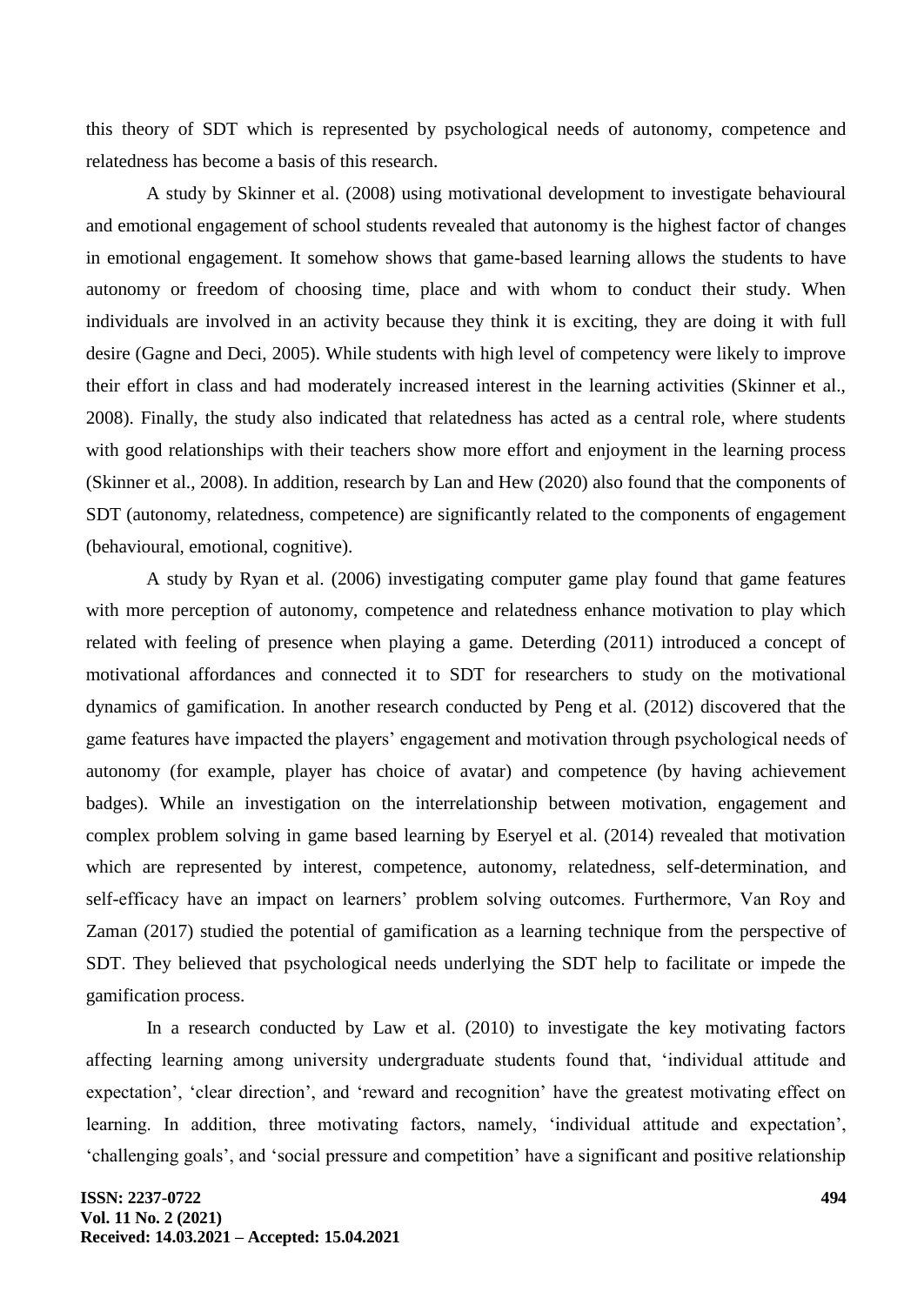with efficacy. In another study, it was concluded that learning with educational card games could assist the students to further understand the knowledge and even increase their interest in the subject matter (Liu and Chen, 2013). Furthermore, the application of game-based learning creates opportunities for educators to explore their teaching potential by using various modes of teaching on top of traditional classrooms (La Guardia et al., 2014), hence will enhance students" motivation and excitement in learning.

Based on the previous literature, below is the theoretical framework for this research that was adapted from Model Ryan and Deci (2017) as shown in Figure 1.





The model which is based on Self-determination theory (SDT) which is a framework developed by Edward L. Deci and Richard M. Ryan in the mid 1980s. The theory was conceptualized motivation based on choices made by others. It consists of three human essential needs which are competence, autonomy, and relatedness. According to Ryan and Deci (2000) and Majid et al. (2019), competence is when people need to be able to master tasks and learn a variety of skills. With competence compliances, people can adapt with the environment and can accept changes in circumstances. Other than that, relatedness is defined as people need to have a sense of belonging and affection to others. This criterion is important for individuals that can motivate them to care for

#### **ISSN: 2237-0722 Vol. 11 No. 2 (2021) Received: 14.03.2021 – Accepted: 15.04.2021**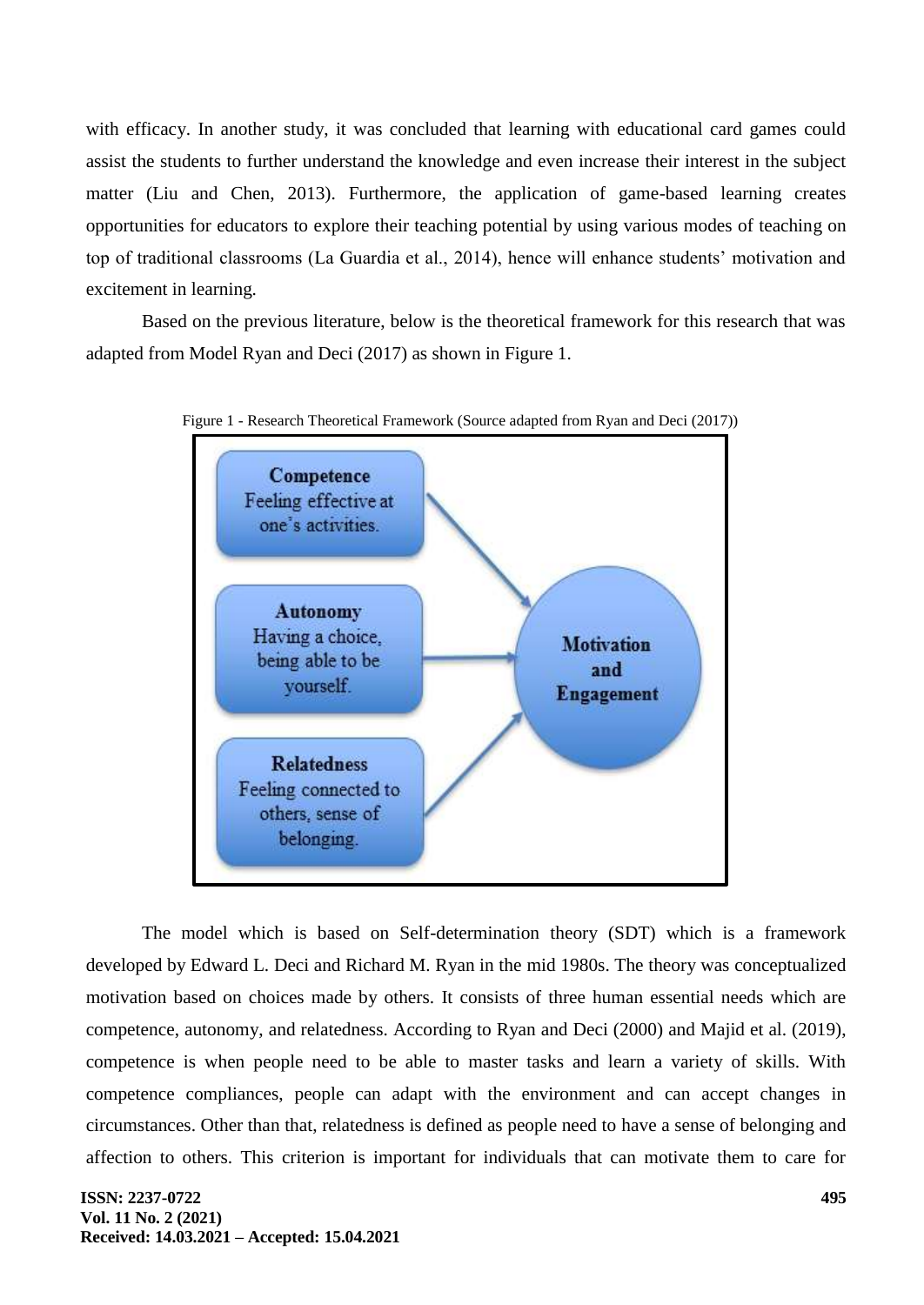others. On the other hand, autonomy is people"s desire to feel free in their own lives. People with autonomy can control themselves instead of being controlled by outsiders. The combination of these three needs can contribute to motivation and engagement, thus can enhance people performance and well-being.

Based on the SDT Theory, the research has come out with three hypotheses developments. The three hypotheses developments are:

- 1. Perceived competency has a positive relationship with the effectiveness of using the bicycle accounting classification game tool in enhancing students" motivation in learning basic financial accounting courses.
- 2. Perceived autonomy has a positive relationship with the effectiveness of using the bicycle accounting classification game tool in enhancing students" motivation in learning basic financial accounting courses.
- 3. Perceived relatedness has a positive relationship with the effectiveness of using the bicycle accounting classification game tool in enhancing students' motivation in learning basic financial accounting courses.

These three aspects of autonomy, competence and relatedness of the motivation theory of SDT are used as the basis for gamification pedagogy approach of the gamification user types and associated game mechanics (Gil et al., 2015), which can explain students' motivational behavior (Bovermann and Bastiens, 2020).

## **3. Methodology**

#### **Design of the Game**

Kiryakova et al. (2014) suggest that in real life, individuals do not feel that they are as good as they are in games because when confronted with obstacles, people may feel depressed, overwhelmed, frustrated or cynical; feelings that are not present in the gaming environment. individuals also prefer instant gratification to keep themselves engaged and motivated. A serious game should include learning excitement to lead to self-determination in learning. Thus, in designing the game-based learning, we have planned on a game that can deliver the learning outcome for specific accounting chapters in the accounting introductory level with excitement that can motivate students to self-learn. The said accounting chapter involved is Accounting Classification and Accounting Equation.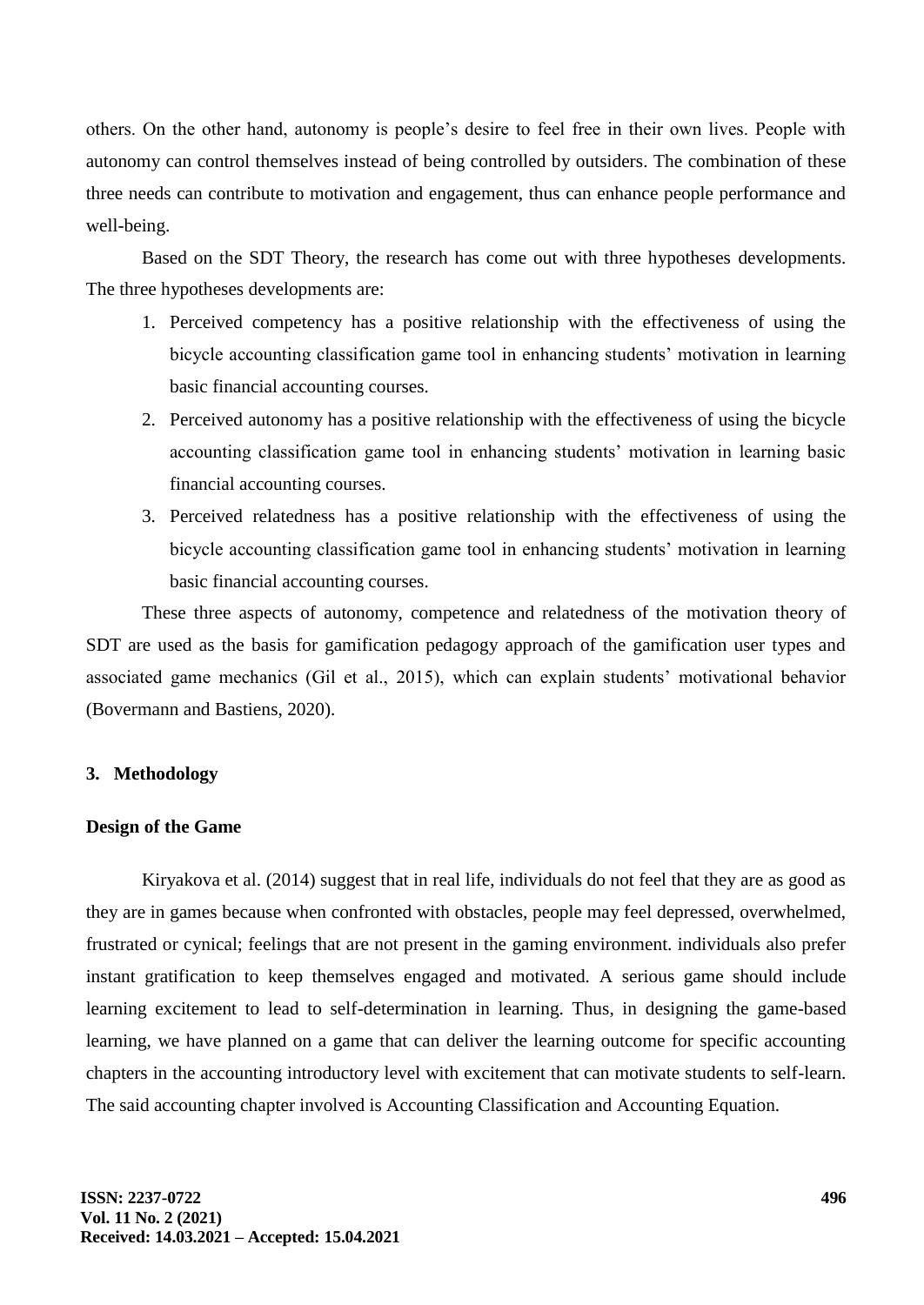We applied the revised Bloom"s Taxonomy established by Anderson and Krathwohl (2001) as the design standard for the educational card game in designing this game. In the knowledge dimension of the revised Taxonomy, knowledge is divided into four levels from concrete to abstract: factual knowledge, conceptual knowledge, procedural knowledge, and meta-cognitive knowledge. Cognitive processes are divided into six levels from low complexity to high: remember, understand, apply, analyse, evaluate, and create (Eric & Po-Kuang, 2013).

Furthermore, we follow steps outlined by Huang and Soman (2013) as per below in Figure 2.



Figure 2 - Steps in Applying Gamification Element

Figure 2 shows the five steps involved in applying the gamification element including understanding the target audience and content, defining learning objectives, structuring the experience, identifying all the resources and finally is to apply the gamification element.

Other than that, colour has been found to influence memory performance by increasing our attentional level and arousal (Dzulkifli and Mustafar, 2013). Wichmann et.al. (2002) proposed that colours play a significant role in enhancing memory performance in the human cognitive system. The cognitive abilities of the students refer to the way the students perceive, pay attention, remember, think, and understand the lessons. There need to be strategies to facilitate the learning process and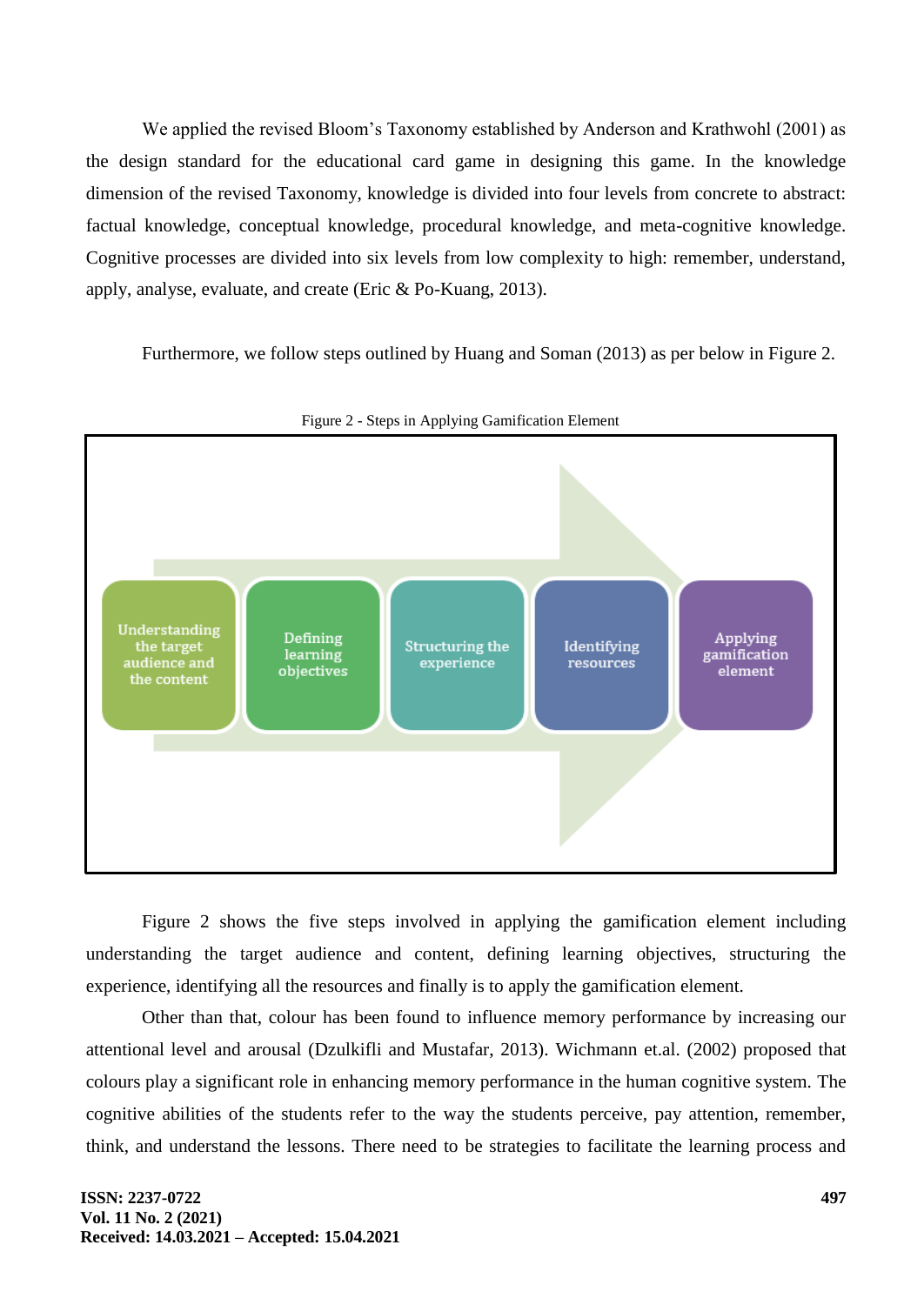colours can play a role in motivating students to learn and profit from their educational experiences (Dzulkifli & Muzaffar, 2013).

Therefore by bridging the prior literature to our game, we engaged in preparing different colours of stick in representing each accounting classification. This effort aimed to enhance the student's ability in remembering and making sure the game is interactive.

Despite the important role exhibited by colors, the research also follows the steps taken by Moncada and Moncada (2014) in which the researchers suggested a list of qualities that lead to the creation of a well-designed gamification of learning activity. Table 1 below exhibits characteristics of a well-designed game.

| I able 1 - Characterístics of Well-designed Game               |  |  |  |  |  |  |  |
|----------------------------------------------------------------|--|--|--|--|--|--|--|
| 1. Include educational objectives and clear learning outcomes. |  |  |  |  |  |  |  |
| 2. Identify prerequisite skills required four the activity.    |  |  |  |  |  |  |  |
| 3. Offer a challenge and a sense of mastery through winning.   |  |  |  |  |  |  |  |
| 4. Provide a safe environment for failing.                     |  |  |  |  |  |  |  |
| 5. Use pleasing color schemes.                                 |  |  |  |  |  |  |  |
| 6. Employ a clutter-free layout.                               |  |  |  |  |  |  |  |
| 7. Include clear and concise instructions.                     |  |  |  |  |  |  |  |
| 8. Have simple, easy-to-understand rules of the game play.     |  |  |  |  |  |  |  |
| 9. Provide relevant feedback or rewards to participants.       |  |  |  |  |  |  |  |
| 10. Include accurate and relevant content.                     |  |  |  |  |  |  |  |
| 11. Foster engagement through interactivity.                   |  |  |  |  |  |  |  |

Table 1 - Characteristics of Well-designed Game

The characteristics above best implemented when we included clear learning objectives, challenge between the players and there it is safe to fail and used different colors of stick as well as simple layout of the game.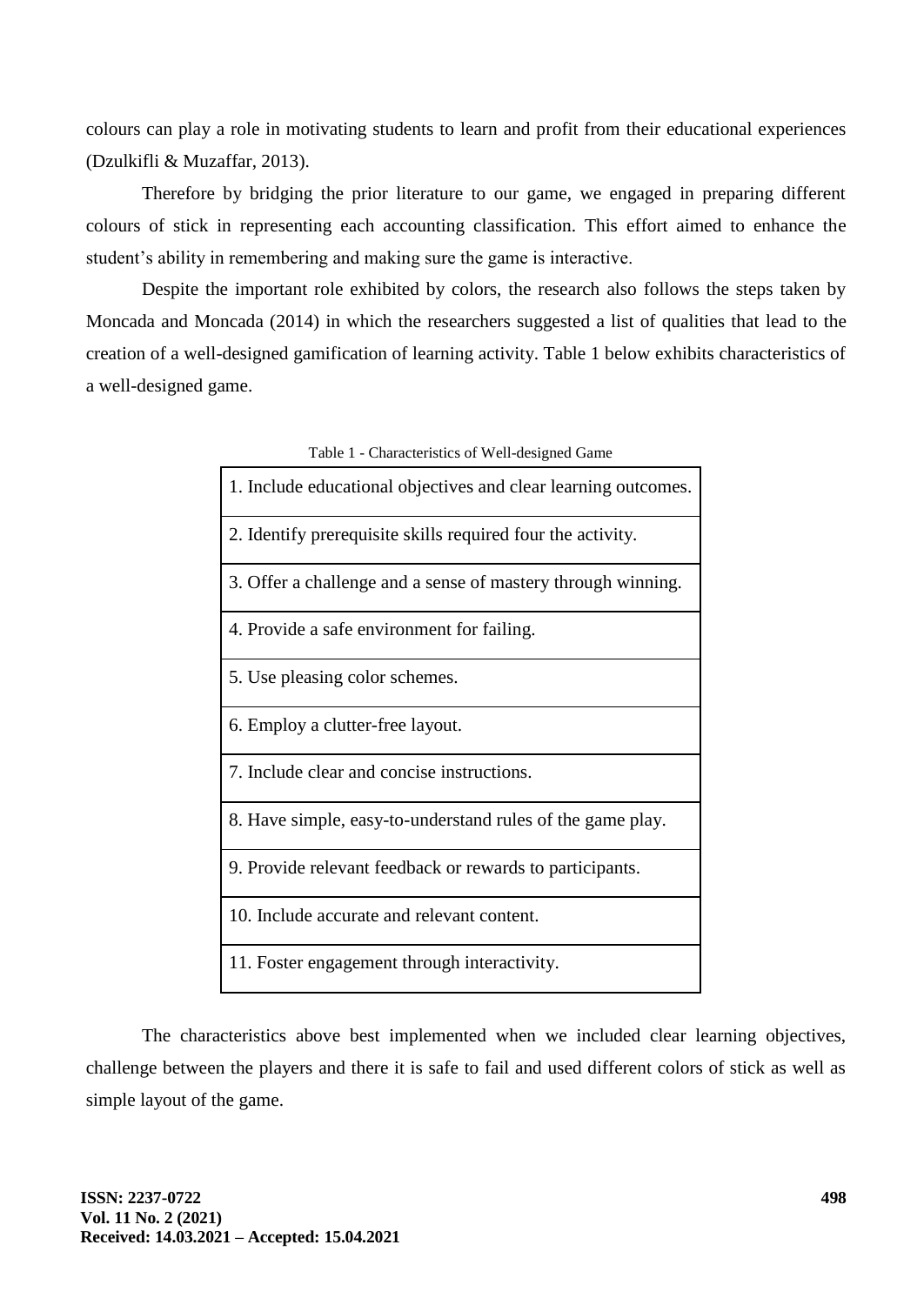In addition, the symbol of bicycle was embedded as a mnemonic approach in a way to have a better understanding of the classification of accounts by referring to the two wheels of the bicycle that are in line with the dual aspect of bookkeeping. The previous studies indicate the use of mnemonic technique in accounting education to motivate students to learn (Toney-Mc Lin, 2002), to remember and recall information related to accounting double entry (Abd Rahim, 2018), to improve students reasoning skill (Laing, 2010) and to enhance teaching technique in accounting theories (Mohd Rodzi et al., 2021) and learning technique in accounting theories (Syed Abdullah et. al., 2019).

Moreover, "bicycle accounting classification games" include clear and easy to understand instructions on how to play and the student is given the opportunity to give feedback. It is also important to notify that the game includes relevant content according to the syllabus and it fosters engagement between each one of group members.

## **Sampling**

In order to achieve the learning objective for the game-based learning, the team has employed a small group try-out as being used by Hikmah and Mustikawati (2017), whereby she tried her game on 8 students first. Therefore, we have tried on 5 of our lecturers (4 accounting lecturers and 1 computer science lecturer) first to try and play the game. Upon playing the game, any flaws or irregularities will be jotted down for improvement before the field test. This stage is crucial in the sense that the instructor himself/herself needs to understand the game and be able to relate with the learning objectives. This step is important to make sure that the game is easy to be played and at the same time can enhance the students' understanding of the particular chapter.

After the "bicycle accounting classification game" has been tested in a small group try-out, we conducted the field try-out on 30 students. The sample size chose taking into consideration the number of students that already learned on the topic of Accounting Classification and Accounting Equation during the implementation stage. This method is chosen due to the fact that they have learned on the topic prior to the field test.

## **Approach of the game**

Students will be given 1 set of Bicycle Accounting Classification Kits consists of:

1. 2 wheels represent Accounting Equation. The left-hand side of the bicycle represents Asset, Drawings and Expenses. Meanwhile Capital, Liability and expenses located on the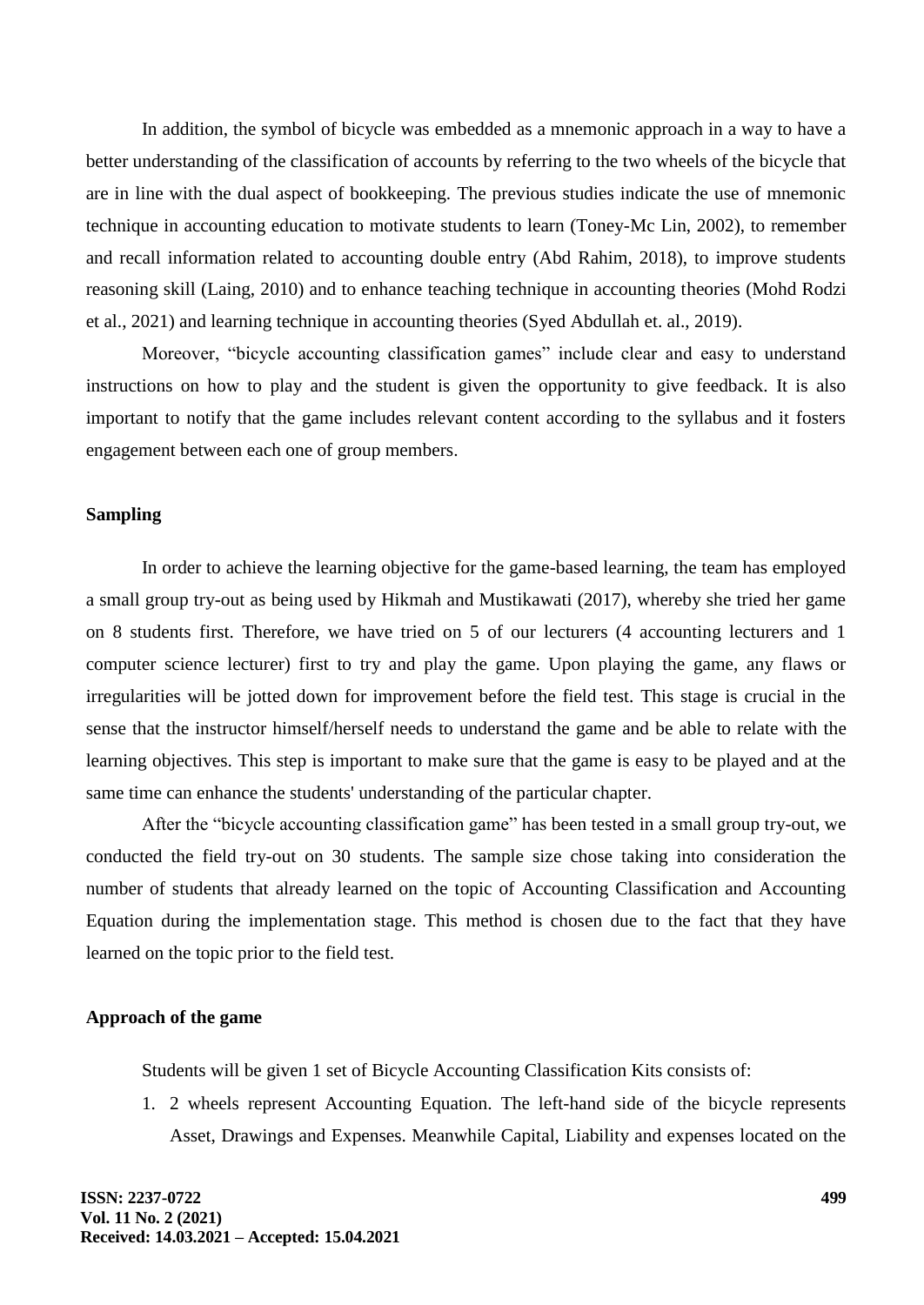right-hand side of the bicycle.

2. 6 sets of different colored sticks consist of examples for each accounting classification (account) in Accounting Equation. There is a value of currency in Ringgit Malaysia (RM) of each account created at the end of the sticks.

The prerequisite knowledge to play this game is they must be already learned in class on that topic. The "bicycle accounting classification game" was played in a group of 4-5 students (members). They started the game with one member throwing the dice. Member that gets the greatest number of dice will start spinning the wheel on the left-hand side of the bicycle. Once the wheel stops at any of the elements in Accounting Equation, he/she will pick the match colored stick that consists of the right example for the element of Accounting Equation. Then he/she continued by spinning the right wheel in order to fulfil one of the learning objectives, that is they must be able to get a balanced accounting equation.

Next, the member also observed the figures at the end of the stick in making sure he/she obtained balanced figures within the equation. In other words, the member needs to play and get the right pair of equations with correct accounting classification. The pinnacle of this game is when the first member gets the most correct pairs of Accounting Equation.

Apart from winning the game by getting the most correct pair, the student interactively trained to remember and understand the accounting equation and classification.

# **4. Data Collection**

The data collection on the effectiveness of the "bicycle accounting classification game" was gathered by the means of distributing the questionnaires to 30 university students at Diploma level after they have played the game. The selection of the students were identified with no accounting background to ensure the previous knowledge will not affect the result tests. The questionnaires were related to identify the effectiveness of "bicycle accounting classification game" in motivating students learning accounting concepts through playing that game which was adapted from previous related research (Jamaluddin, et al.,2020; Din, et al.,2018; Huang& Cappel, 2005; Seow & Wong, 2016). The questionnaires on effectiveness given were covered on aspects of autonomy, competence and relatedness.

The questionnaires that address students" reactions to the accounting bicycle classification game experience were based on a five-point response scale; 5 "extremely agree," 4 "agree," 3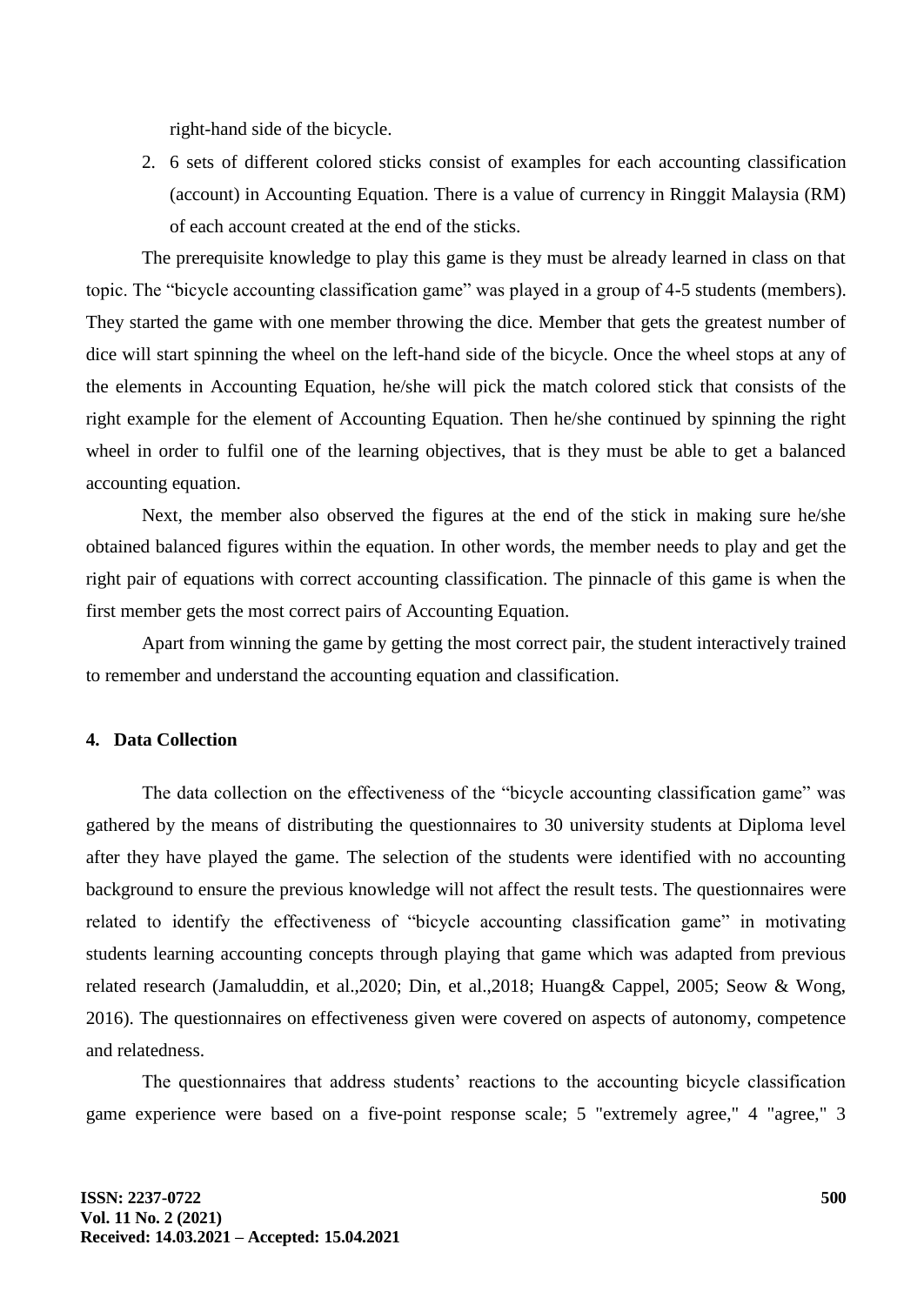"satisfactory," 2 "disagree," and 1 "extremely disagree". The higher the reported mean, the more positive the outcome.

# **5. Results and Discussion**

The results of the questionnaires on the effectiveness of using the "bicycle accounting classification game" in learning the accounting concept as shown in Table 2.

|                | <b>Questionnaires</b>                                                          | N  | Min            | <b>Max</b> | <b>Mean</b> | <b>SD</b> |
|----------------|--------------------------------------------------------------------------------|----|----------------|------------|-------------|-----------|
|                | Overall effectiveness of the game                                              |    |                |            | 4.517       | 0.637     |
|                | <b>Autonomy</b>                                                                |    |                |            |             |           |
| 1              | I felt motivated to learn about accounting classification using<br>this tool.  | 30 | $\overline{3}$ | 5          | 4.567       | 0.679     |
| $\overline{2}$ | This tool makes learning accounting classification interesting.                | 30 | $\overline{3}$ | 5          | 4.433       | 0.626     |
| 3              | I found this tool worth the time and effort.                                   | 30 | 3              | 5          | 4.433       | 0.679     |
|                | Competence                                                                     |    |                |            |             |           |
| $\overline{4}$ | This tool helps me identify concepts that should be learned in<br>more detail. | 30 | $\overline{3}$ | 5          | 4.567       | 0.679     |
| 5              | This tool enhances understanding on the accounting<br>classification topic.    | 30 | $\overline{3}$ | 5          | 4.500       | 0.572     |
| 6              | This tool should be used in the financial accounting courses.                  | 30 | $\overline{3}$ | 5          | 4.400       | 0.675     |
| $\overline{7}$ | This tool helps me to prepare for the test/exam.                               | 30 | $\overline{3}$ | 5          | 4.200       | 0.664     |
|                | <b>Relatedness</b>                                                             |    |                |            |             |           |
| 8              | I became more participative in the classroom when this tool<br>was used.       | 30 | $\overline{3}$ | 5          | 4.600       | 0.563     |
| 9              | I enjoyed using this tool in learning the accounting<br>classification topic.  |    | 3              | 5          | 4.533       | 0.681     |
| 10             | This tool allows the learning process to be interactive.                       |    | 3              | 5          | 4.567       | 0.568     |

Table 2 - Students" Learning Motivation from Three Dimensions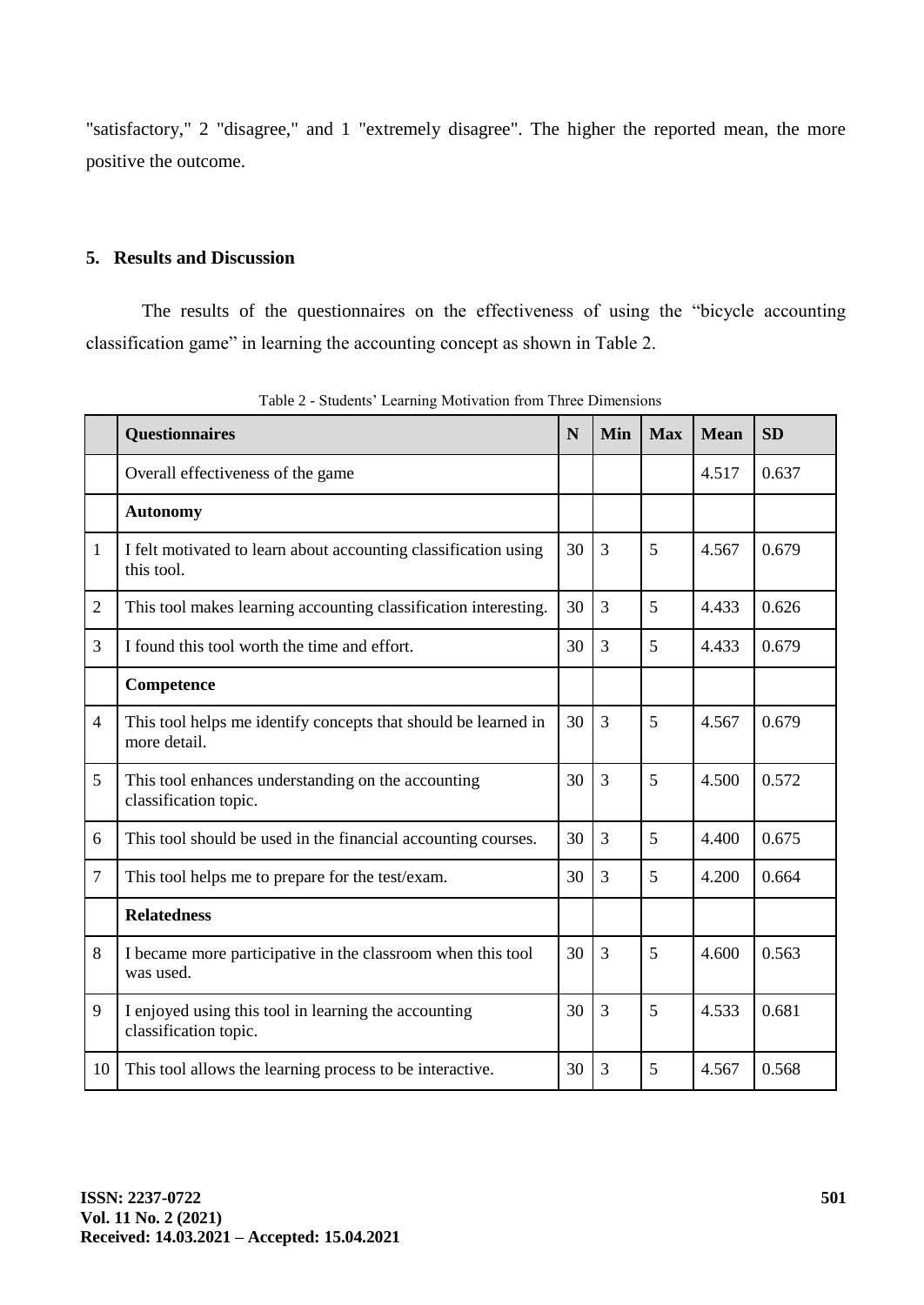As from Table 2, the overall mean of students' feedback was 4.517 and overall SD were 0.637. The research findings revealed the highest mean found on the scale was (4.600 and SD=0.563) for the question asked. I *became more participative in the classroom when this tool was used*  (Table 2). By using this method of bicycle accounting game based the student became more participative in the classroom with other students in learning and they enjoyed making the accounting equation to be balanced. It was supported by MacKeachie (2002) research findings that involving students as active participants results in a positive learning experience.

*Participation* in learning is very important in effective learning because the involvement of the students in game-based learning make them communicate with each other and also think on the solution of the game on the asset classifications and at the same time to make the accounting equation balance. *Participation* in learning was supported by Gupta et al. (2006), the use of crossword puzzle games in an introductory accounting subject increases students" interest, motivation and participation in the subject matter. Therefore, it supports the perceived relatedness that could have a positive relationship with the effectiveness of using the bicycle accounting classification game tool in enhancing students' motivation in learning basic financial accounting courses.

The second highest mean score was (4.567 and SD=0.679) for two questions asked; *I felt motivated to learn about accounting classification using this tool* and *This tool helps me identify concepts that should be learned in more details.* And as for the questionnaire item *This tool allows the learning process to be interactive* with the same mean score (4.567) but SD=0.568*.* The students felt motivated to apply the accounting concept and accounting classification and equation by playing a meaningful game based on new learning experience and intended to learn more on the accounting concepts. It was agreed by Andrea Bennett (2011), emphasized the power of games and played alternative learning methods were most productive and motivating learning experiences. These alternatives of learning styles can take place outside the formal education and students can learn on their own progression and freedom. Sailer et al. (2017) and Saputro et al. (2017), both researchers highlighted that the game mechanics have a positive impact on students' motivation in online learning in their research study. And these three items of questionnaires have supported all dimensions in terms of perceived autonomy, competence and relatedness that could have a positive relationship with the effectiveness of using the bicycle accounting classification game tool in enhancing students' motivation in learning basic financial accounting courses.

Last but not least, the last question that above the mean score was on the question *I enjoyed using this tool in learning the accounting classification topic.* The mean was  $(4.533 \text{ and } SD=0.681)$ , the students enjoyed the bicycle accounting classification game because they enjoyed learning"s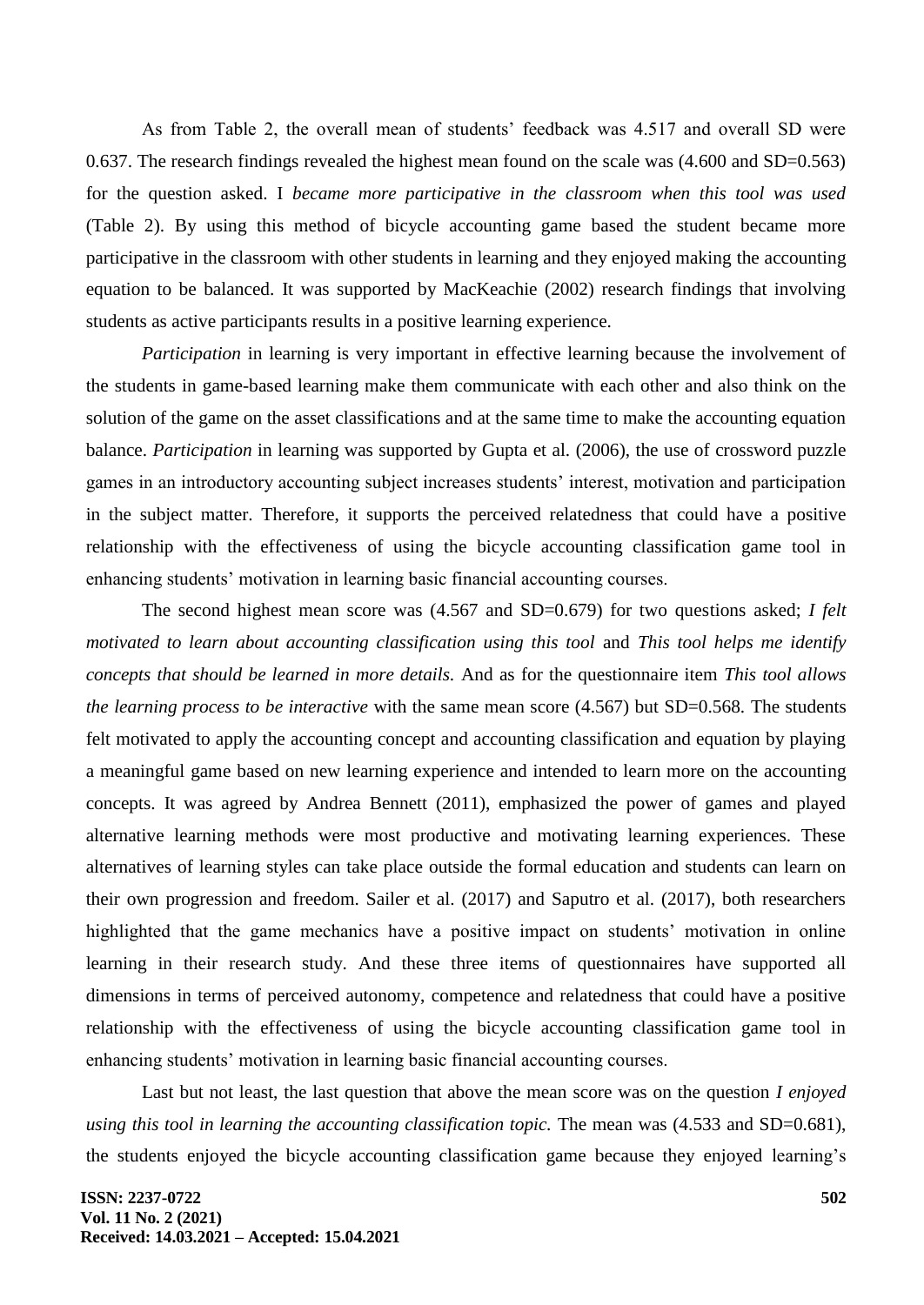through the game based. The students" feedback was in line with research conducted by (Gee, 2003 and Mcfarlane, 2002) that the teaching methodology and content needs to be changed to be more game-like rather than traditional classroom instruction to teach youth of today.

| Table 3 - Correlations                                       |                            |           |              |              |               |  |  |  |  |
|--------------------------------------------------------------|----------------------------|-----------|--------------|--------------|---------------|--|--|--|--|
|                                                              |                            | Autonomy  | Competence   | Relatedness  | Effectiveness |  |  |  |  |
| Autonomy                                                     | <b>Pearson Correlation</b> |           | $.806***$    | $.768***$    | $.818***$     |  |  |  |  |
|                                                              | Sig. (2-tailed)            |           | .000         | .000         | .000          |  |  |  |  |
|                                                              | $\mathbf N$                | 30        | 30           | 30           | 30            |  |  |  |  |
| Competence                                                   | <b>Pearson Correlation</b> | $.806***$ | $\mathbf{1}$ | $.801***$    | $.848***$     |  |  |  |  |
|                                                              | Sig. (2-tailed)            | .000      |              | .000         | .000          |  |  |  |  |
|                                                              | $\mathbf N$                | 30        | 30           | 30           | 30            |  |  |  |  |
| Relatedness                                                  | <b>Pearson Correlation</b> | $.768***$ | $.801***$    | $\mathbf{1}$ | $.816*$       |  |  |  |  |
|                                                              | Sig. (2-tailed)            | .000      | .000         |              | .000          |  |  |  |  |
|                                                              | $\mathbf N$                | 30        | 30           | 30           | 30            |  |  |  |  |
| Effectiveness                                                | <b>Pearson Correlation</b> | $.818***$ | .848         | $.816***$    | $\mathbf{1}$  |  |  |  |  |
|                                                              | Sig. (2-tailed)            | .000      | .000         | .000         |               |  |  |  |  |
|                                                              | $\mathbf N$                | 30        | 30           | 30           | 30            |  |  |  |  |
| **. Correlation is significant at the 0.01 level (2-tailed). |                            |           |              |              |               |  |  |  |  |

To meet the research objective, the Pearson correlation is conducted to determine the strength relationships between two different variables. The Pearson correlation is chosen because the data is normal, interval and above 30 of sample size as recommended by Hair, (2009) and Afthanorhan & Aimran (2020). Given to this presented result, all variables are significant and thus we can conclude that the Autonomy, Competence, Relatedness and Effectiveness are positively related to each other. Specifically, the range of variable correlation is fall between 0.768 and 0.848.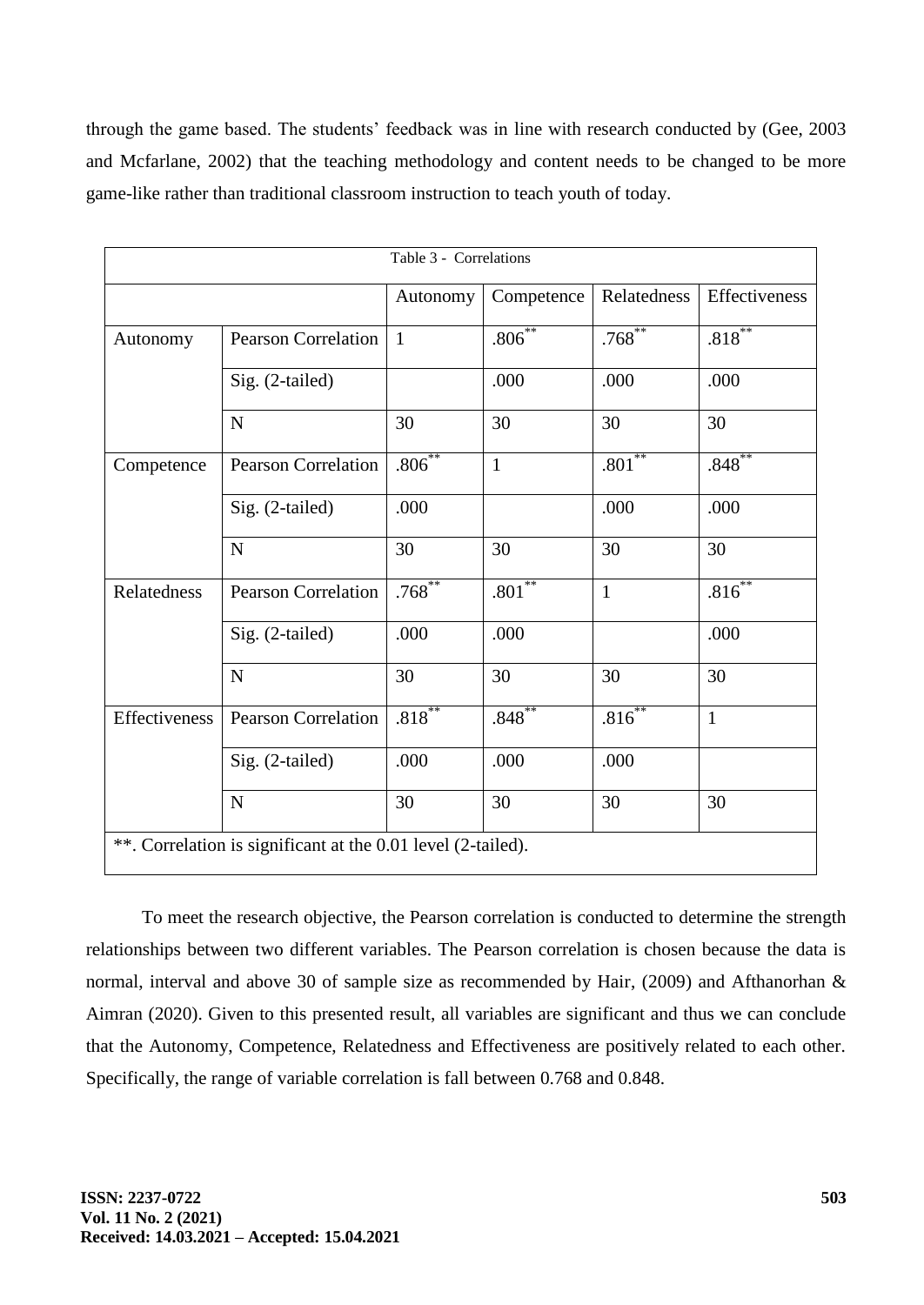Therefore, these variables are free from any erroneous effect of multicollinearity problem. In other words, these variables are suitable for further investigations using the same research model.

#### **6. Conclusion**

Based on the conducted research and discussion in the previous chapter, the conclusion can be drawn that the development of this educational game as overall gives a positive impact on the motivational learning basic accounting course process. The highest contributions on implementing this educational game are that it will enable positive learning experience through active learning participation in the classroom as supported by McKeachie (2002) and Gupta et.al (2006) and promoting more productive and motivating learning experience as emphasized by Andrea Bennett (2011), Sailer et al. (2017) and Saputro et al. (2017). This educational game could also drive to the more interactive and engaging classroom and ultimately would enhance learning excitement among youth students as stipulated by Gee (2003) and Mcfarlane (2002).

The finding could give an insight on the development of new tools to motivate students to learn accounting in an exciting way. This educational game is in line with the aims of the Malaysia government to integrate STEM (Science, Technology, Engineering and Mathematics) into the current education system. It provides an opportunity to see how the basic concept of accounting can be applied to develop great accounting skills among students. More importantly, the tool helps students to engage and strengthen their understanding to classify accounts with fun and interesting manner rather than just learning through lecture and tutorial in the class. Incidentally, it would improve the understanding and literacy of accounting classification.

Given a wider approach of teaching, the educators must explore the innovative and creative strategies to cater the development of education that suit the current generation and situation. Even though there is no one size fits all, the educator must ponder the way to make classrooms have active learning and participation. It is suggested that more educational tools will be employed in the future to facilitate the teaching and learning environment.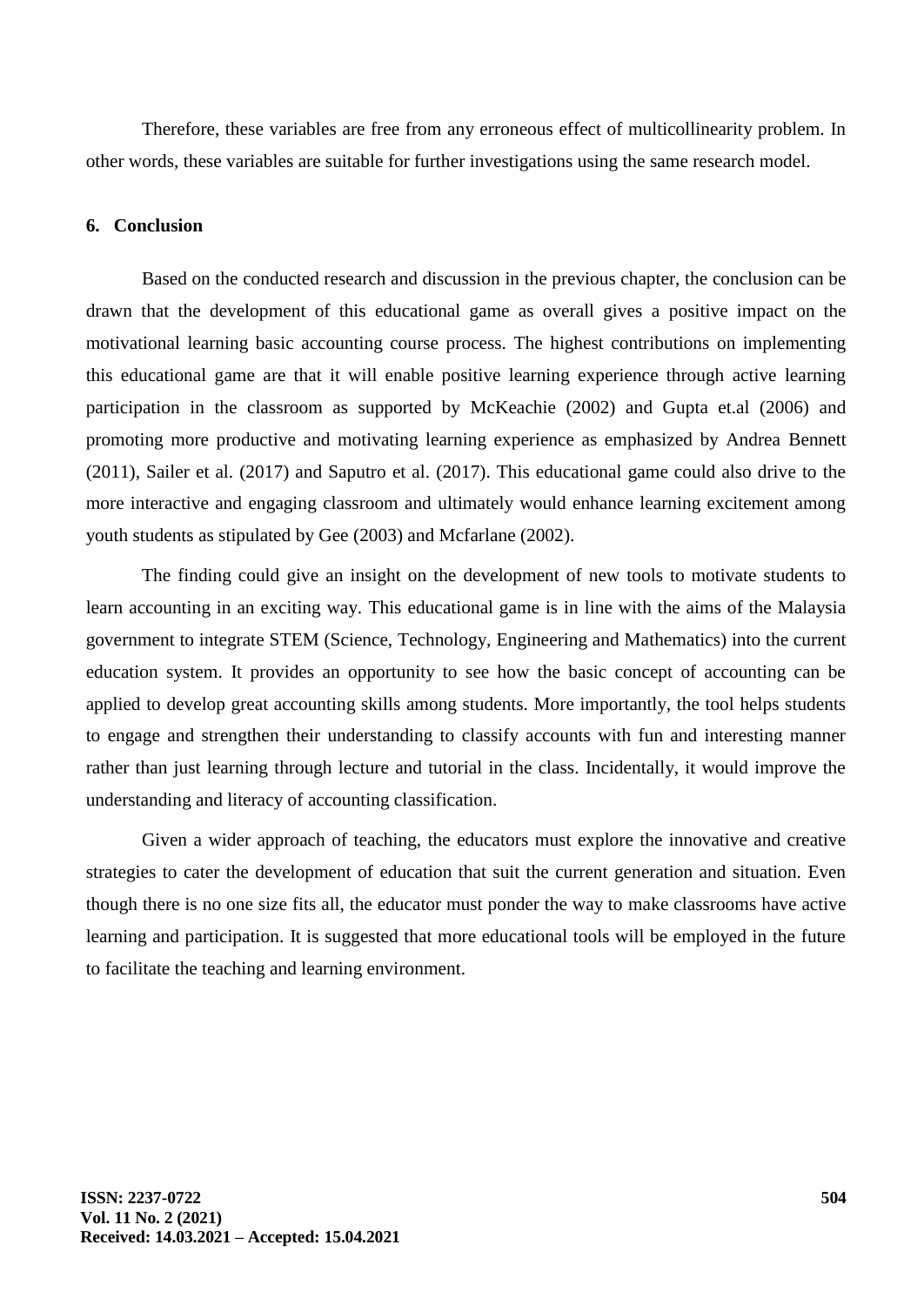## **Acknowledgement**

The research is supported by the Geran Dalaman Negeri (600-UiTMKDH (PJI.5/4/1) (2/2020). The authors would like to express their appreciation to the editor and anonymous referees for their constructive comments and suggestions, which have led to an improved version of the paper.

# **References**

Abd Rahim, M. (2018). Another way of learning double entry in Accounting: The mnemonic approach. *Accounting Bulletin*, 1, 13-18.

Abt, C. (1970). Serious Games. *New York. Viking Press.*

Afthanorhan, A., & Aimran, N. (2020). A prospective study of dengue infection in Malaysia: A structural equation modeling approach. *Environmental Health Engineering and Management Journal, 7*(3), 161-169.

Andrea, B. (2011). The Role of Play and Games in Learning. *The 33rd Earl V. Pullias Lecture*. *University of South California (USC) USA.*

Anderson, L.W., & Krathwohl, D.R. (Eds.). (2001). A taxonomy for learning, teaching and assessing: A revision of Bloom's taxonomy of educational objectives. *New York: Longman.*

Apostol, S., Zaharesc, L., & Aleze, I. (2013). Gamification of Learning and Educational Games. *9th International Scientific Conference eLearning and software for Education*, *Bucharest*, 2013.

Bovermann, K., Weidlich, J., & Bastiaens, T. (2018). Online learning readiness and attitudes towards gaming in gamified online learning – a mixed methods case study. *International Journal of Educational Technology in Higher Education, 15*(1)*.* https://doi.org/10.1186/s41239-018-0107-0.

Bovermann, K., & Bastiaens, T.J. (2020). Towards a motivational design? Connecting gamification user types and online learning activities. *Research and Practice in Technology Enhanced Learning*, *15*(1), 1-18.

Chen, P.G., Liu, E.Z.F., Lin, C.H., Chang, W.L., Hsin, T.H., & Shih, R.C. (2012). Developing an education card game for science learning in primary education. *Fourth IEEE International Conference on Digital Game and Intelligent Toy Enhanced Learning (DIGITEL2012). Japan, Takamatsu.*

Deci, E.L., & Ryan, R.M. (1985). The general causality orientations scale: Self-determination in personality. *Journal of research in personality*, *19*(2), 109-134.

Deci, E.L., & Ryan, R.M. (2008b). Self-determination theory: A macrotheory of human motivation, development, and health. *Canadian Psychology/Psychologie Canadienne*, *49*(3), 182–185. https://doi.org/10.1037/a0012801.

Deterding, Sebastian. (2011). Situated motivational affordances of game elements: A conceptual model. *CHI Gamification Workshop 2011*. 3-6.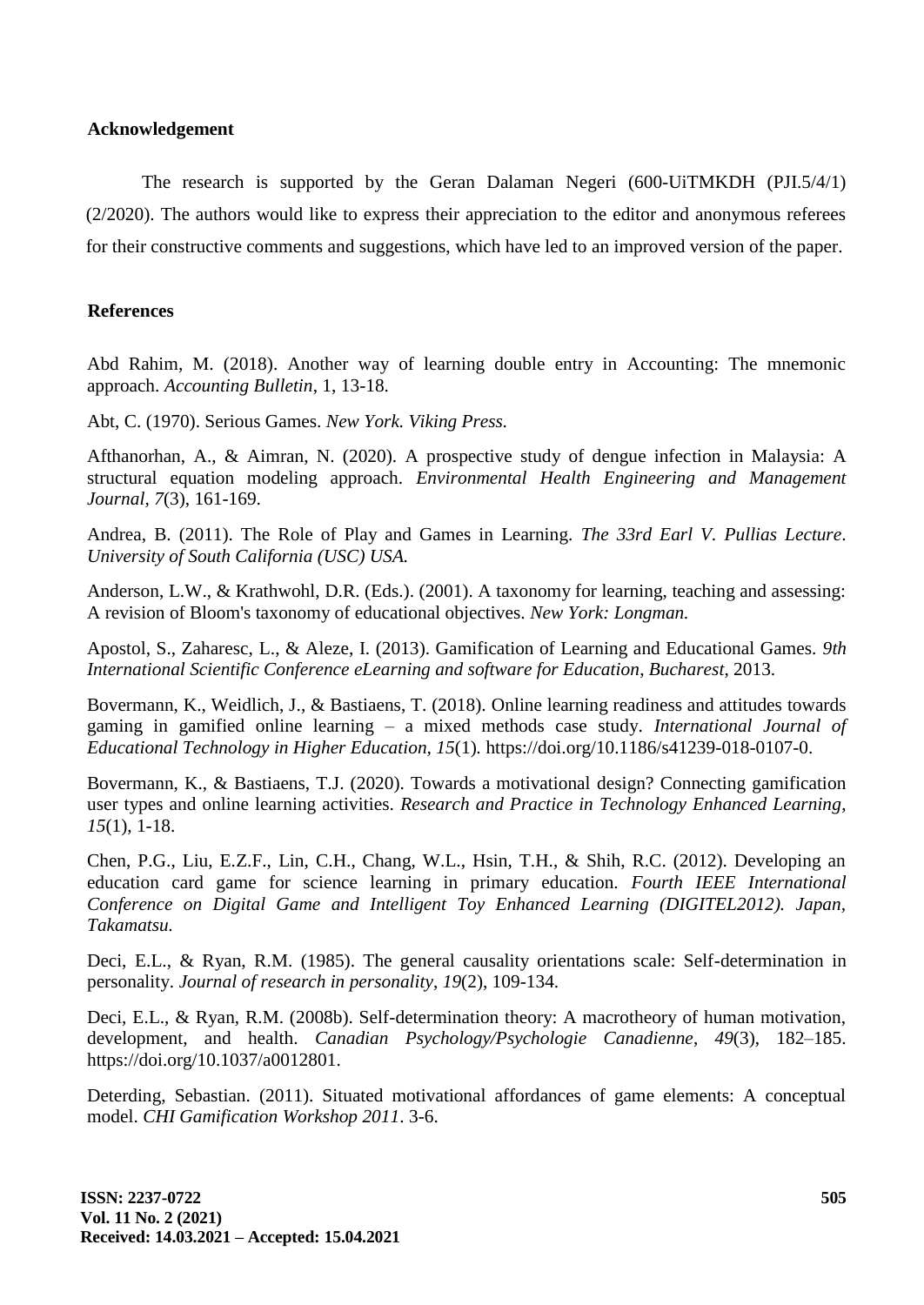Din, N.M., Tarmuji, N.H., Ahmad, M.A.N., Jamaluddin, J., Fadzillah, N.S.M., & Jabar, F.A. (2018). The Effectiveness of an Innovative Tool for Teaching Published Financial Statements. *International Journal of Academic Research in Business and Social Sciences*, *8*(11), 1549–1560.

Dzulkifli, M.A., & Mustafar, M.F. (2013). The influence of colour on memory performance: A review. *The Malaysian journal of medical sciences: MJMS*, *20*(2), 3-9.

Eric, Z.F.L., & Po-Kuang, C. (2013). The Effect of Game-Based Learning on Students" Learning Performance in Science Learning – A Case of "Conveyance Go". *International Educational Technology Conference IETC2013*.

Eseryel, D., Law, V., Ifenthaler, D., Ge, X., & Miller, R. (2014). An Investigation of the Interrelationships between Motivation, Engagement, and Complex Problem Solving in Game-based Learning. *Educational Technology & Society, 17*(1), 42–53.

Gagné, M., & Deci, E.L. (2005). Self-determination theory and work motivation. *Journal of Organizational behavior*, *26*(4), 331-362.

Gee, J.P. (2003). What Video games Have to teach Us about Learning and Literacy. *ACM Computers in Entertainment, 1*(1)*.* https://doi.org/10.1145/950566.950595.

Gil, B., Cantador, I., & Marczewski, A. (2015). Validating gamification mechanics and player types in an e-learning environment. *Springer International Publishing Switzerland,* 568–572. https://doi.org/10.1007/978-3-319-24258-3\_61.

Gupta, A.K., Smith, K.G., & Shalley, C.E. (2006). The interplay between exploration and exploitation. *Academy of management journal*, *49*(4), 693-706.

Gupta, S., Elson, R.J., & Ostapski, S.A. (2006). The puzzle game: A novel approach to teaching accounting. *The accounting instructors' report*, 1-5.

Hair, J.F. (2009). *Multivariate Data Analysis: A Global Perspective.* 7th ed. Upper Saddle River: Prentice Hall, Print.

Hikmah, N., & Mustikawati, Rr. Indah. (2017). The Development of Accounting Uno Card Game as an Accounting Learning Media. *International Conference on Ethics of Business, Economics, and Social Science, 2*, 134-142.

Huang, Z., & Cappel, J.J. (2005). Assessment of a Web-based learning game in an information systems course. *Journal of Computer Information Systems,* 43-49.

Huang, W.H.Y., & Soman, D. (2013). A Practitioner"s Guide to Gamification of Education. *Research Report Series Behavioural Economics in Action*. Rotman School of Management University of Toronto.

Jamaluddin, J., Mahali, M., Mohd Din, N., Nias Ahmad, M.A., Mohamad Fadzillah, N.S., & Abdul Jabar, F. (2020). Students Motivation Level in Gamification of Accounting Teaching and Learning – A Case of "Accounting on the Block". *Social and Management Research Journal, 17*(1), 17-34. https://doi.org/10.24191/smrj.v17i1.8140*.*

Kayımbaşıoğlu, D., Oktekin, B., & Hacı, H. (2016). Integration of gamification technology in education. *Procedia Computer Science*, *102*, 668-676.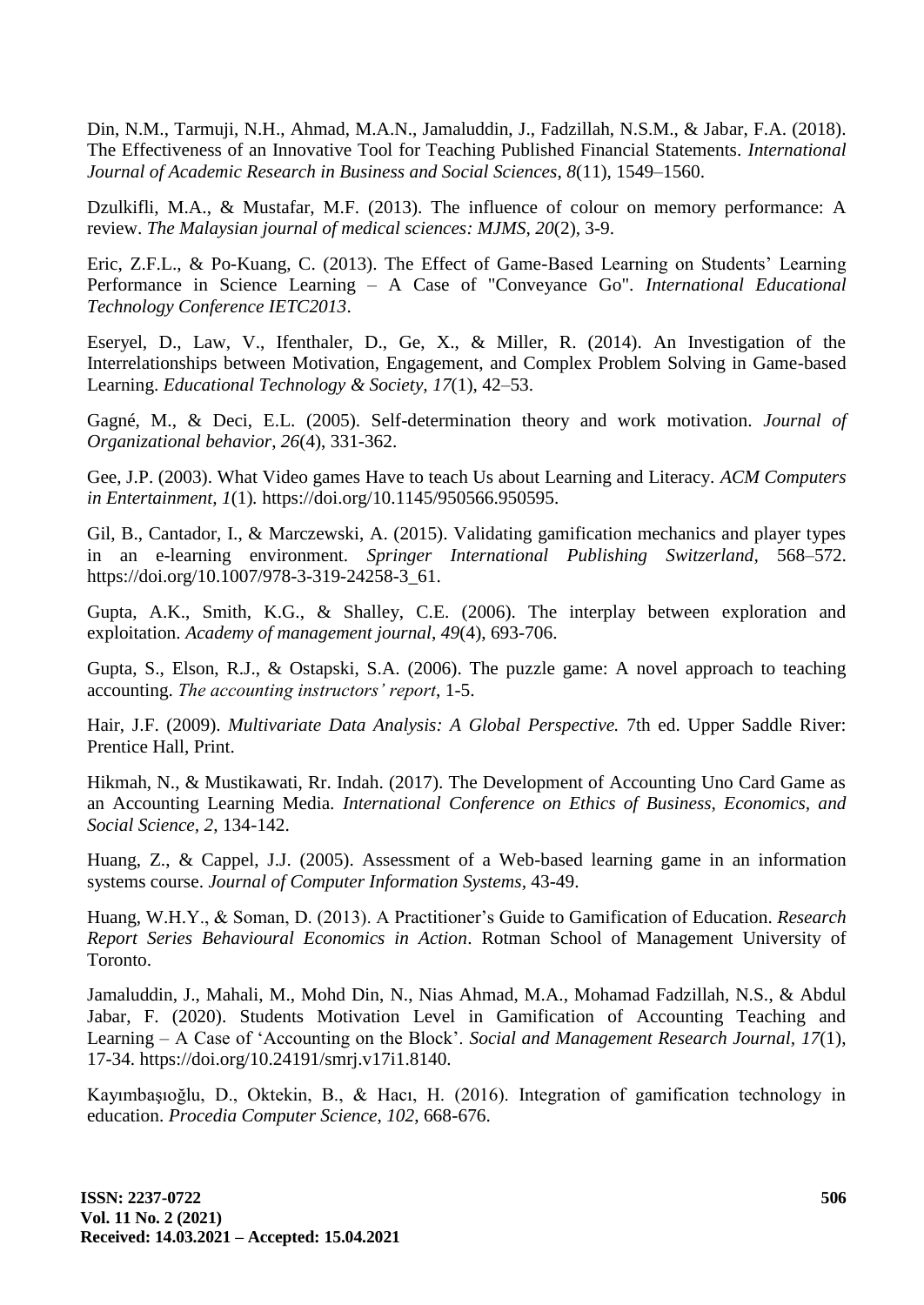Kirriemuir, J., & Mcfarlane, A. (2004). Literature Review in Games and Learning. *Nesta Futurelab Series. Bristol.*

Kiryakova, G., Yordanova, L., & Angelova, N. (2014). Gamification in education. *9th International Balkan Education and Science Conference, Edirne, Turkey.*

Korkmaz, U., & Yutrtseven Avci, Z. (2016). Turkish Pre-Service Teachers' Experiences with Contemporary Technology Games and Perceptions About Teaching with Instructional Games. *Research in Social Sciences and Technology, 1*(1).

La Guardia, D., Gentile, M., Dal Grande, V., Ottaviano, S., & Allegra, M. (2014). A game based learning model for entrepreneurship education. *Procedia-Social and Behavioral Sciences*, *141*, 195-199.

Laing, G. (2010). An empirical test of mnemonic devices to improve learning Elemtary Accounting. *Journal of Education for Business*, *85*(6), 349-358.

Lan, M., & Hew, K.F. (2020). Examining learning engagement in MOOCs: A self-determination theoretical perspective using mixed method. *International Journal of Educational Technology in Higher Education*, *17*(1), 1-24.

Law, K.M., Lee, V.C., & Yu, Y.T. (2010). Learning motivation in e-learning facilitated computer programming courses. *Computers & Education*, *55*(1), 218-228.

Legault, L. (2017). Self-Determination Theory. *Encyclopedia of Personality and Individual Differences*, *Springer International Publishing AG 2017*.

https://doi.org/10.1007/978-3-319-28099-8\_1162-1.

Liu, E.Z.F., & Chen, P.K. (2013). The effect of game-based learning on students' learning performance in science learning–A case of "conveyance go". *Procedia-Social and Behavioral Sciences*, *103*(26), 1044-1051.

Abd Majid, N., Zainol, F.A., Daud, W.N.W., & Afthanorhan, A. (2019). Cooperative entrepreneurship in Malaysian secondary schools: A review of current practices. *The Journal of Social Sciences Research, 5*(3), 812-818.

Mcfarlane, A., Sparrowhawk, A. & Heald, Y. (2002). Report on the educational use of games. *Teachers Evaluating Educational Multimedia. Cambridge.*

Mc Keachie, W. (2002). Mc Keachie's Teaching Tips: Strategies, Research and Theory for College and University Teachers. *11th ed. Boston: Houghton Mifflin.*

Mohd Rodzi, N.K., Abdul Rahman, N., Naiimi, N., Ahmad@Muhammad, N., Ayob, S., Selamat, S. (2021). Mnemonic: An Alternative Memory Enhancement Technique in Teaching Accounting Theories. *Jurnal Intelek*, 16 (1).

Moncada, S.M., & Moncada, T.P. (2014). Gamification of learning in accounting education. *Journal of Higher Education Theory and Practice*, *14*(3), 9.

Peng, W., Lin, J.H., Pfeiffer, K A., & Winn, B. (2012). Need satisfaction supportive game features as motivational determinants: An experimental study of a self-determination theory guided exergame. *Media Psychology*, *15*(2), 175-196.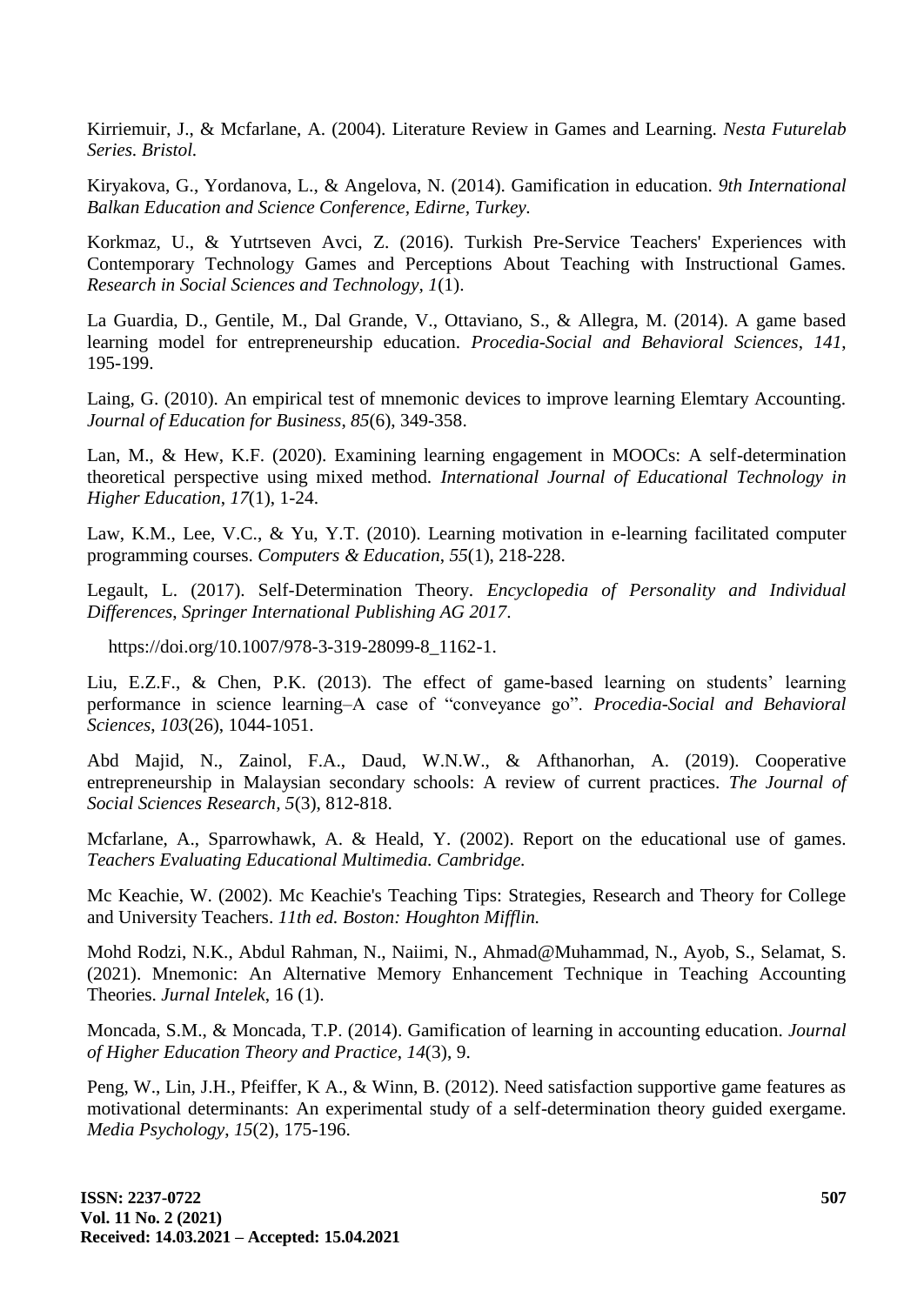Ryan, R.M., & Deci, E.L. (2000). Self-Determination Theory and the Facilitation of Intrinsic Motivation. *Social Development, and Well-Being*, *55*(1), 68–78.

Ryan, R.M. Et Deci, E.L. (2017). Self-determination theory. Basic psychological needs in motivation, development and wellness. *New York, NY: Guilford Press*.

Ryan, R.M., & Deci, E.L. (2020). Intrinsic and extrinsic motivation from a self-determination theory perspective: Definitions, theory, practices, and future directions. *Contemporary Educational Psychology*, *61*, 101860.

Ryan, R.M., Rigby, C.S., & Przybylski, A. (2006). The motivational pull of video games: A self-determination theory approach. *Motivation and emotion*, *30*(4), 344-360.

Sán chez-Oliva, D., Mouratidis, A., Leo, F.M., Chamorro, J.L., Pulido-González, J.J., & García-Calvo, T. (2020). Understanding physical activity intentions in physical education context: A multi-level analysis from the self-determination theory. *International journal of environmental research and public health*, *17*(3), 799.

Sailer, M., Hense, J.U., Mayr, S.K., & Mandl, H. (2017). How gamification motivates: An experimental study of the effects of specific game design elements on psychological need satisfaction. *Computers in Human Behavior*, 69, 371–380.

Saputro, R.E., Salam, S.B., & Zakaria, M.H. (2017). A review of intrinsic motivation elements in gamified online learning. *Journal of Theoretical and Applied Information Technology*, *95*(19), 4934–4948.

Sari, A.C., Fadillaha, A.M., Jonathana, J., Prabowo, M.R.D. (2019). Interactive Gamification Learning Media Application for Blind Children Using Android Smartphone in Indonesia. *Procedia Computer Science 157*(2019), 589–595.

Skinner, E., Furrer, C., Marchand, G., & Kindermann, T. (2008). Engagement and disaffection in the classroom: Part of a larger motivational dynamic?. *Journal of educational psychology*, *100*(4), 765.

Seow, P.S., & Wong, S.P. (2016). Using a mobile gaming app to enhance accounting education. *Journal of Education for Business*, *91*(8), 434-439.

Syed Abdullah, S.L., Mohd Rodzi, N.K., Shaffee, N.S., Arus, J., Abd Rahim, M., & Abdul Rahman, N. (2019). A Qualitative Study on Memory Aid Kit (MAK) in Enhancing Students" Comprehension of Accounting Theories. *Proceedings of the Second International Conference on the Future of ASEAN (ICoFA) 2017* - Volume 1, 419-426. Springer, Singapore.

[https://doi.org/10.1007/978-981-10-8730-1\\_42.](https://doi.org/10.1007/978-981-10-8730-1_42)

Toney-McLin, P. (2002). M&M: A new paradigm for teaching beginning accounting courses. *Allied Academies International Conference Proceedings of the Academy of Accounting and Financial Studies*, 7, 95. Nashville.

Van Roy, R., & Zaman, B. (2017). Why gamification fails in education and how to make it successful: Introducing nine gamification heuristics based on self-determination theory. *Serious Games and edutainment applications*, Springer, Cham, 485-509.